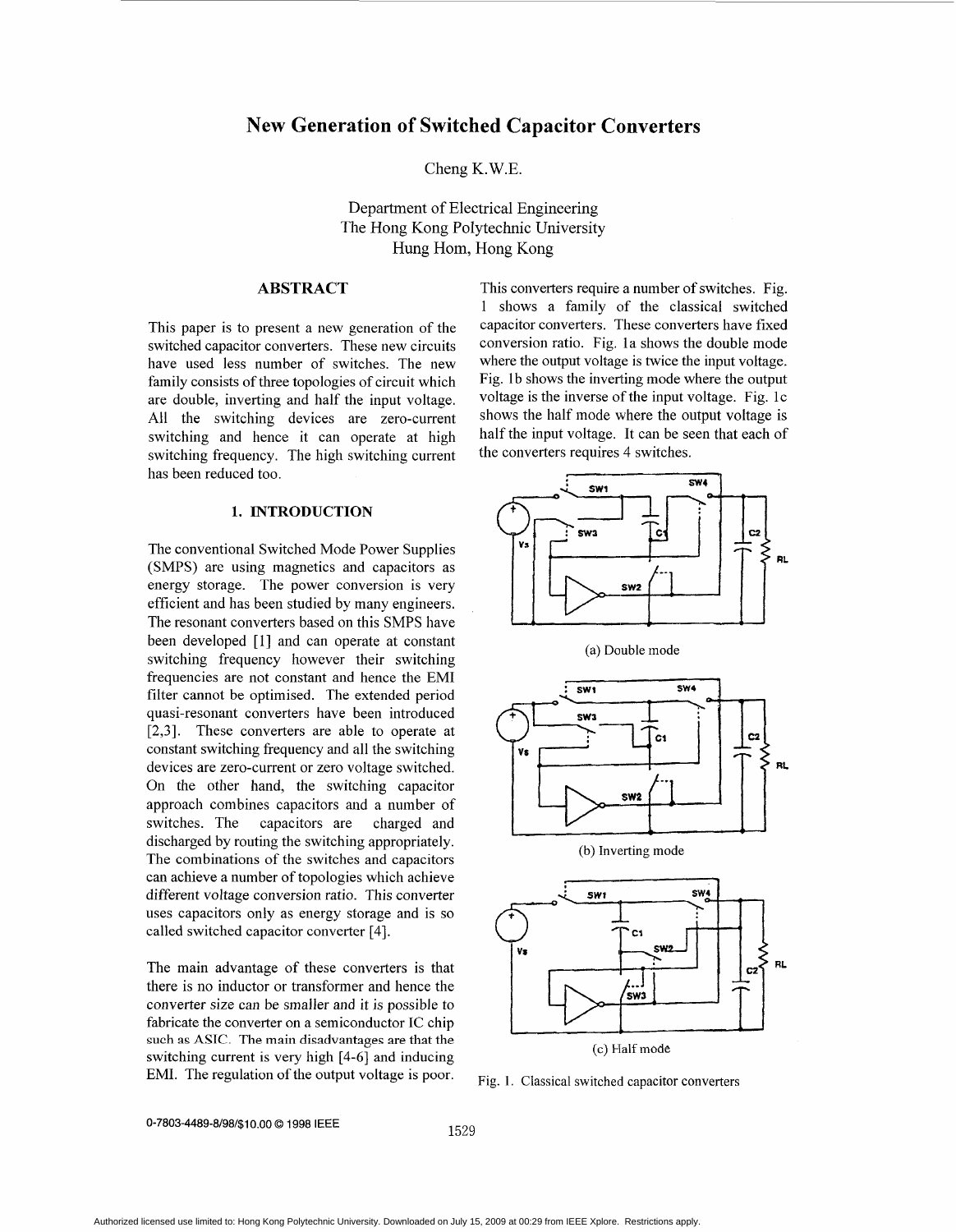Fig 2 shows typical waveforms of the double-mode circuit. The waveforms shown are the currents of the input, SW4, SW1, SW2 and SW3. The input current and the switching device currents are very high, oscillatory and the devices are operated in hard-switching. Because of the switching current, the induced EM1 is large. The non zero voltage or non zero current switching also limits the top end of switching frequency and hence the size of capacitor cannot be minimised. This causes a problem to be fabricated into an ASIC. Soft switching switching capacitor approach can be found in Ref. [7] where it combines a number of switching capacitors with quasi-resonant circuits, The circuit is complicated, consists of magnetics



Fig.2. Switching waveforms of the classical switched capacitor

This paper is to propose a new family of the switched capacitor circuits which operates at constant frequency, low switching loss and uses less number of switches. The high switching current can also be reduced. This new generation of circuits has a corresponding topology of each of the classical mode. Analysis, design and experimental results will be used to support this new concept of the converters.

### **2. THE FAMILY OF THE CIRCUITS**

Fig **3** shows a family of the zero current switching switched-capacitor converter. It can be seen that each of the circuits uses only two active switches

and only a very small inductor is used to assist resonance in the converter. Complicated resonant techniques [ 11 has not been considered because it will significantly increase the converter sizes and make it less possible to be fabricated in an IC.



Fig. 3. Family of the zero current switching switched capacitor converters

A resonant inductor,  $L_r$ , is connected in series with the switching capacitor to create a resonance cycle when each of the switches  $Q1$  or  $Q2$  is switched on. The switches are connected in such a way that when the device is turned on, the instantaneous device current is the same as the inductor current, hence it creates a zero-current turn-on mechanism. After the resonant current resonates to a peak value and then decreases to zero current, it cannot reverse into negative current because there are diodes which stop the current reversing.

The circuit uses less diodes and switches when it is compared to other switched capacitor circuits [4-6].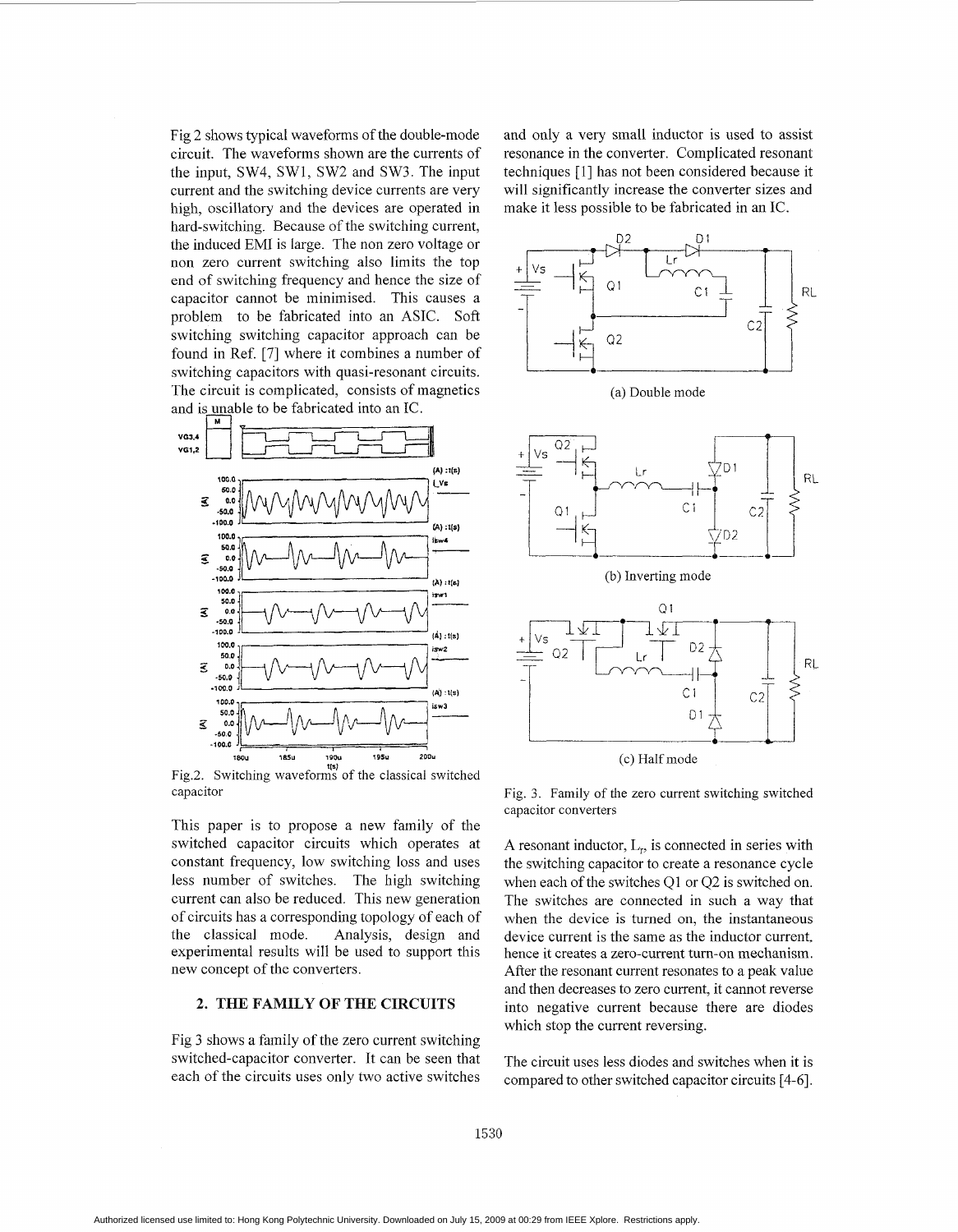<span id="page-2-0"></span>The switching devices are in half-bridge module configuration and connected across the input source or between the input source and output voltage. This is important when high power switched capacitor converter is constructed because half-bridge module is widely available and high current bus-bar is easily constructed and EM1 can be reduced.

Fig 4 shows the idealised waveform of the double mode topology under steady-state conditions. The operation of the circuit can be described in four states of operation. It can be seen that the switching device currents resonate from a zero value and the devices stop conduction when the currents return to zero. This creates the zero-current turn-on and turn-off condition of the two devices. The dutyratio of the devices are about 50% and are turned on alternatively and can be varied to less than 50% if output voltage is wanted to be adjusted slightly. Q1 is to charge up the switching capacitor  $C_1$  from the source Vs and Q2 is to discharge the switching capacitor to the load  $R_L$ . The inductor current is the sum of the devices' current.



Fig. 4. Idealised waveforms of zero-current switching switched capacitor converter

### **3. ANALYSIS OF THE CIRCUIT**

#### 3.1 States of operation

The circuit can be described in four states of operation as shown in Fig. 5.



Fig. *5.* Equivalent circuit of the double-mode switched capacitor converter.

3.1.1 State I (Fig. 5a) [to-tl]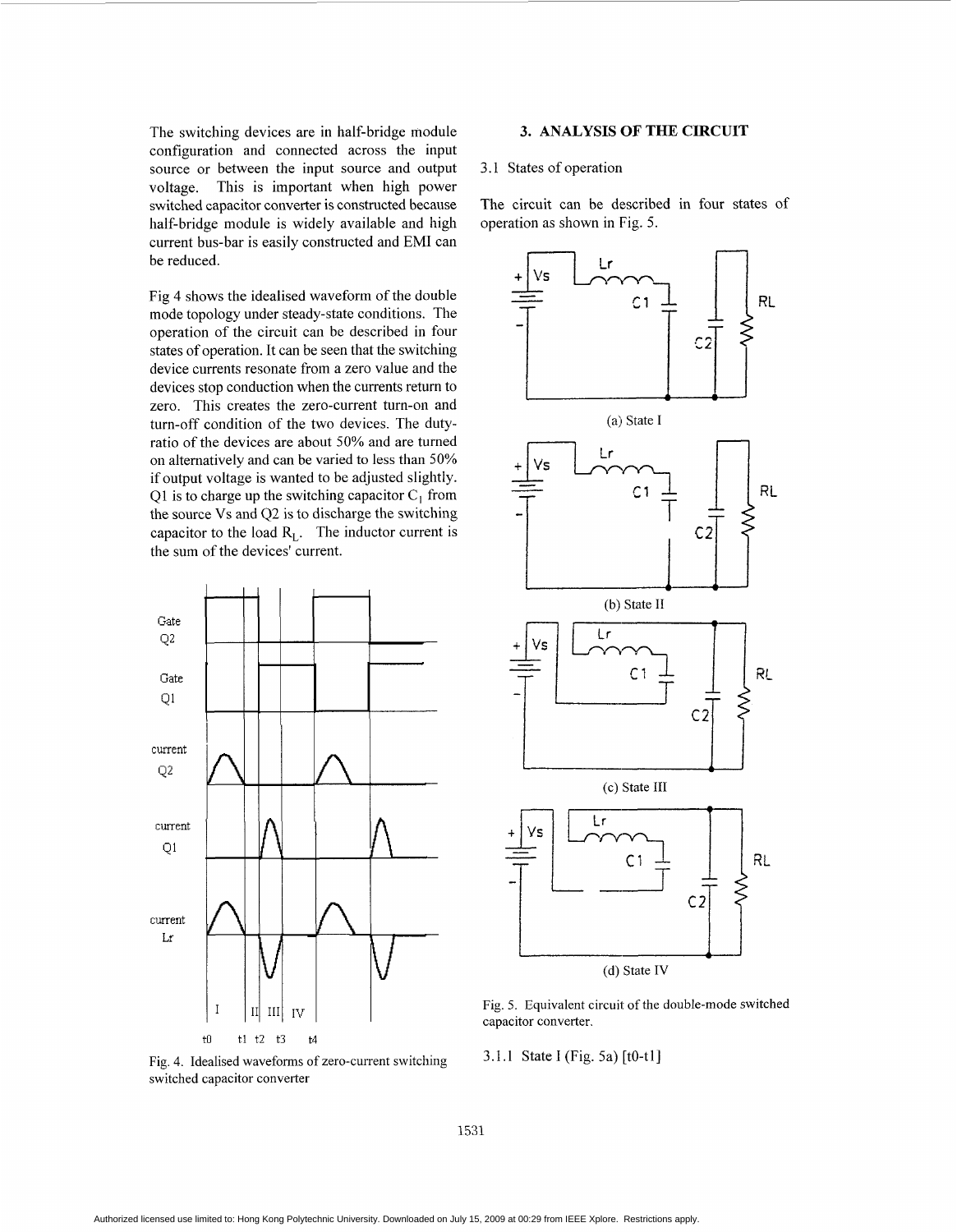When Q2 is turned on at t=t0, with Q1 off,  $L_r$  and  $C_1$  resonate. Because of the presence of  $L$ ,  $Q2$  is turned on with zero-current.  $C_2$  is discharged to the load  $R_L$ . The state equations are:

$$
i_{Lr} = \frac{V - V_{clo}}{L_r \omega_1} \sin \omega_1 t
$$
  

$$
V_{c1} = V_s + (V_{clo} - V_s) \cos \omega_1 t
$$

where  $V_{c10}$  is the initial voltage of  $C<sub>i</sub>$  at t=t0 and  $\omega_1 = 1/\sqrt{(L_r C_1)}$ . L<sub>r</sub> and C<sub>1</sub> will resonate for half a cycle and the resonance stops because  $D_2$  and  $D_1$ are reverse biased.

3.1.2 State 11 (Fig. 5b) [tl -t2]

The device currents and inductor current are zero.  $C<sub>2</sub>$  is still discharged to the load. Q2 is switched off at zero current condition at t=t2.

### 3.1.3 State III (Fig. 5c) [t2-t3]

Q1 is turned on at t=t2,  $L_r$ ,  $C_1$  and  $C_2$  start to resonate.  $i_{1,r}$  increases its value in a resonant manner and hence it operates at zero-current turnon. The resonance equations of the inductor and capacitors depend on the size of the load. Their

equations when R<sub>L</sub> is large can be approximated as:  
\n
$$
i_{Lr} = \frac{V_d}{L_r \omega_n} \sin \omega_n t
$$
\n
$$
V_{CI} = \frac{V_d}{C_1 L_r \omega_n^2} (1 - \cos \omega_n t) + V_{CI_o}
$$
\n
$$
V_{C2} = \frac{V_d}{C_2 L_r \omega_n^2} (1 - \cos \omega_n t) + V_{C2_o}
$$

where  $\omega_n = 1/\sqrt{(L_r C_p)}$ ,  $C_p = C_1 / C_2$  and  $V_d =$  $(V_s$ - $V_{C10}$ - $V_{C20}$ 

After  $i_{\text{Lr}}$  resonates back to zero value, D1 and D2 are in reverse biased and this state terminates.

3.1.4 State 4 (Fig.5d) [t3-t4]

 $i_{I,r}$  is zero and  $C_2$  is discharged to the load. Q1 is turned off at zero current when t=t4.

### 3.2 Condition of zero current switching

The Q1 and Q2 are turned on at zero current condition because of the resonance characteristics of the circuit.  $i_{I,r}$  returned to zero after approximately half a resonant period, the switching device are turned off after that in order to ensure zero current switching.

If the duty ratio of the Q1 and Q2 are  $d_1$  and  $d_2$ respectively, the condition for zero-current switching of Q1 is:

$$
d_1 T_s \geq \frac{\pi}{\omega_n}
$$

The condition for zero-current switching of O2 is:

$$
d_2T_s \geq \frac{\pi}{\omega_1}
$$

where  $T<sub>s</sub>$  is the period of the switching frequency.

#### **4. SIMULATION OF THE CIRCUITS**

The double mode circuit is first studied in a computer simulation using SABER. The model of the circuit is shown in Fig 6. The switching devices were modelled using a simple switch with only on-state and off-state resistances. Fig. 7 shows the simulated waveforms of the output voltage, switching devices' voltage and current. It can be seen that the device voltage during the turn-off is equal to  $V_s$ . The device currents are in resonant manner. The waveforms agree generally with the idealised waveforms predicted in Fig. 4.



Fig. 6. Simulation model of the converter

1532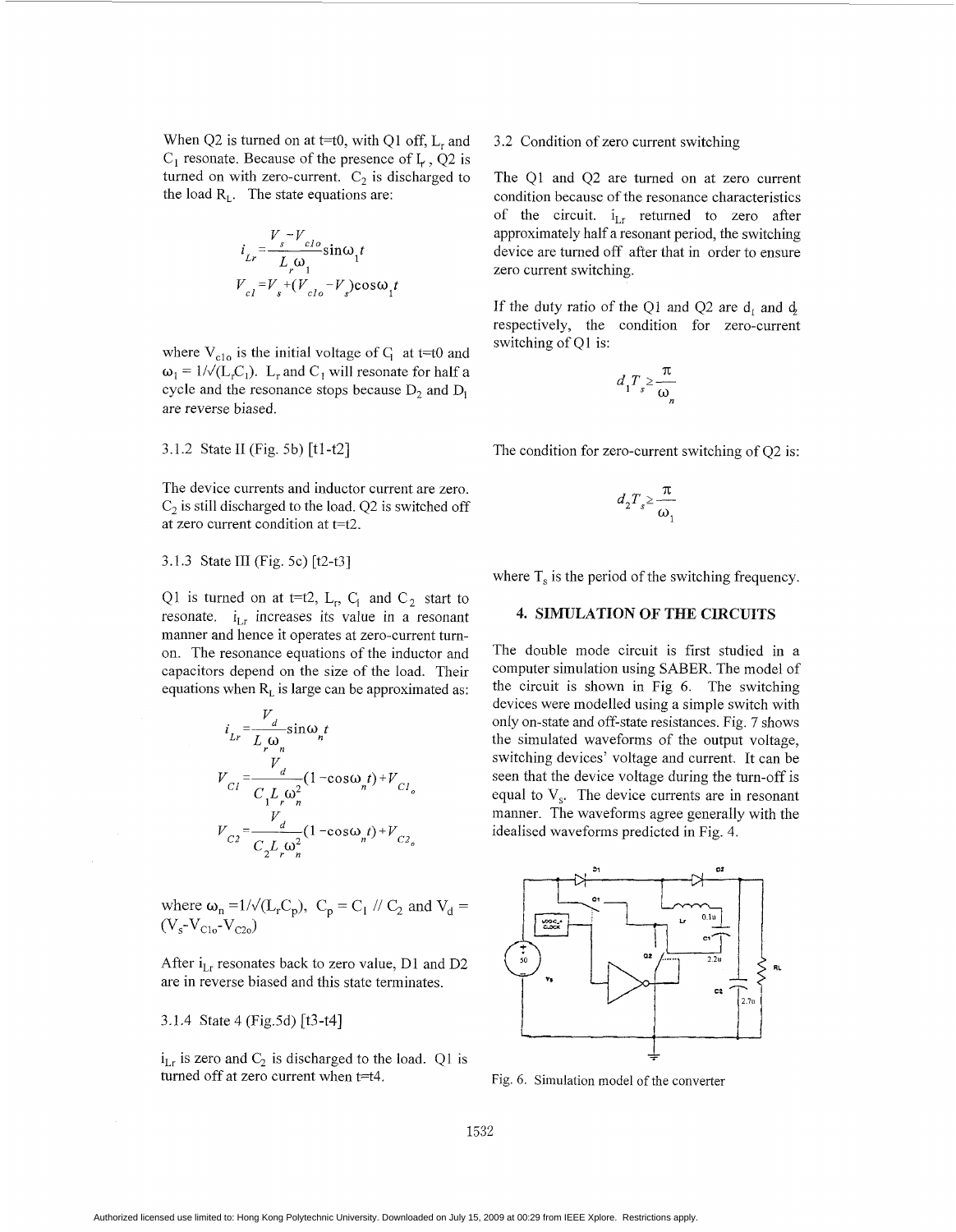The simulated switching trajectories of O1 and O2 indicate that the instantaneous operating conditions of the switches lie on the zero voltage or zerocurrent axes. That means the switching losses are zero. This confirms the zero-current switching conditions of the devices.



#### $-30.0$ 0.0<br>VQ2{V] (b) Simulated i-v switching trajectories of Q1 and Q2

 $30.8$ 

 $-10.0$  $-20.0$  $-30.0$ 

Fig. 7. Simulated waveform of the double mode zero current switching switched capacitor converter

## 5. EXPERIMENTAL VERIFICATION

### 5.1 Specification

An outline specification for a prototype doublemode switched capacitor converter is given below:

$$
V_s = 50V
$$
  
f<sub>s</sub> = 200kHz  
Vo = 100V  
R<sub>L</sub> = 16-100 $\Omega$ 

The voltage ratings of the switching devices and diodes are V<sub>s</sub>. Power MOSFET and schottky diode are chosen. The capacitors are polypropylene. Electrolytic capacitor, because of the high ESR, cannot be used for the capacitor, especially for  $C_1$ . The resonant inductor is an aircore toroid. The components used are given below:

$$
L_r = 0.1 \mu F
$$
  
\n
$$
C_1 = 2.2 \mu F
$$
  
\n
$$
C_2 = 2.7 \mu F
$$

5.2 Steady-state results

Waveforms for the prototype circuit under steadystate conditions are shown in Fig. 8. It can be seen that it agrees with the simulated waveform as shown in Fig. 7. Some ringing effect occurs in the switches when their currents are zero. This is due to the current loops are inserted in order to measure the device currents. The device currents clearly confirm the zero-current switching of the switches.

The output voltage is slightly less than twice the  $V_s$ because of the power loss in the circuit. This has been predicted in the simulated waveform as shown in Fig. 8.



Lower: V<sub>GS</sub> of Q2 (20V/div)

50.0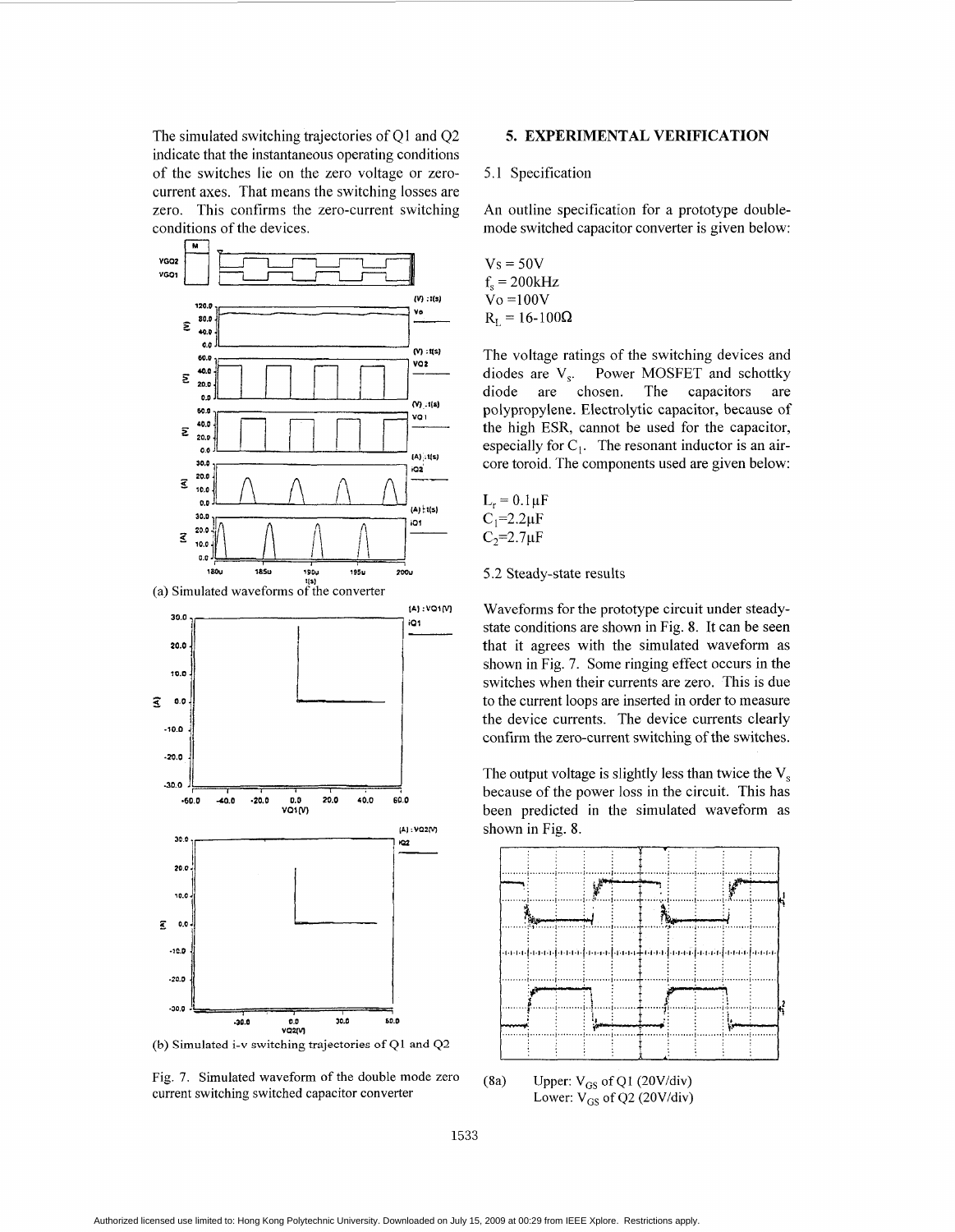





 $(8c)$ Upper:  $V_{DS}$  of Q1 (20V/div) Lower:  $I_D$  of Q1 (10A/div)







The switching i-v trajectory of Q1 and Q2 are shown in Fig 9. These again confirm that all the switching devices are zero-current switched in this new generation of the switched capacitor circuit.



 $(9a)$ Measured i-v switching trajectory of Q1



 $(9b)$ Measured i-v switching trajectory of Q2

Fig. 9. Measured i-v switching trajectory of Q1 and Q2 (Y-axis: current 10A/div, X-axis: voltage 20V/div)

It is also found that durations of State I and State III as described in Section 3 are roughly independent of load. It again comfirms the zero current criteria are true for normal load range and operation conditions.

### 5.3 Efficiency and conversion ratio

Typical measured efficiency and output voltage characteristics of the prototype circuit are shown in Fig. 10. It can be seen that the efficiency rises from 80% at heavy load to 92% at light load.

The output voltage varies from 78V to 96V as the load decrease from heavy to light. It should be noted that the converter is operated in open loop voltage conversion mechanism.

1534